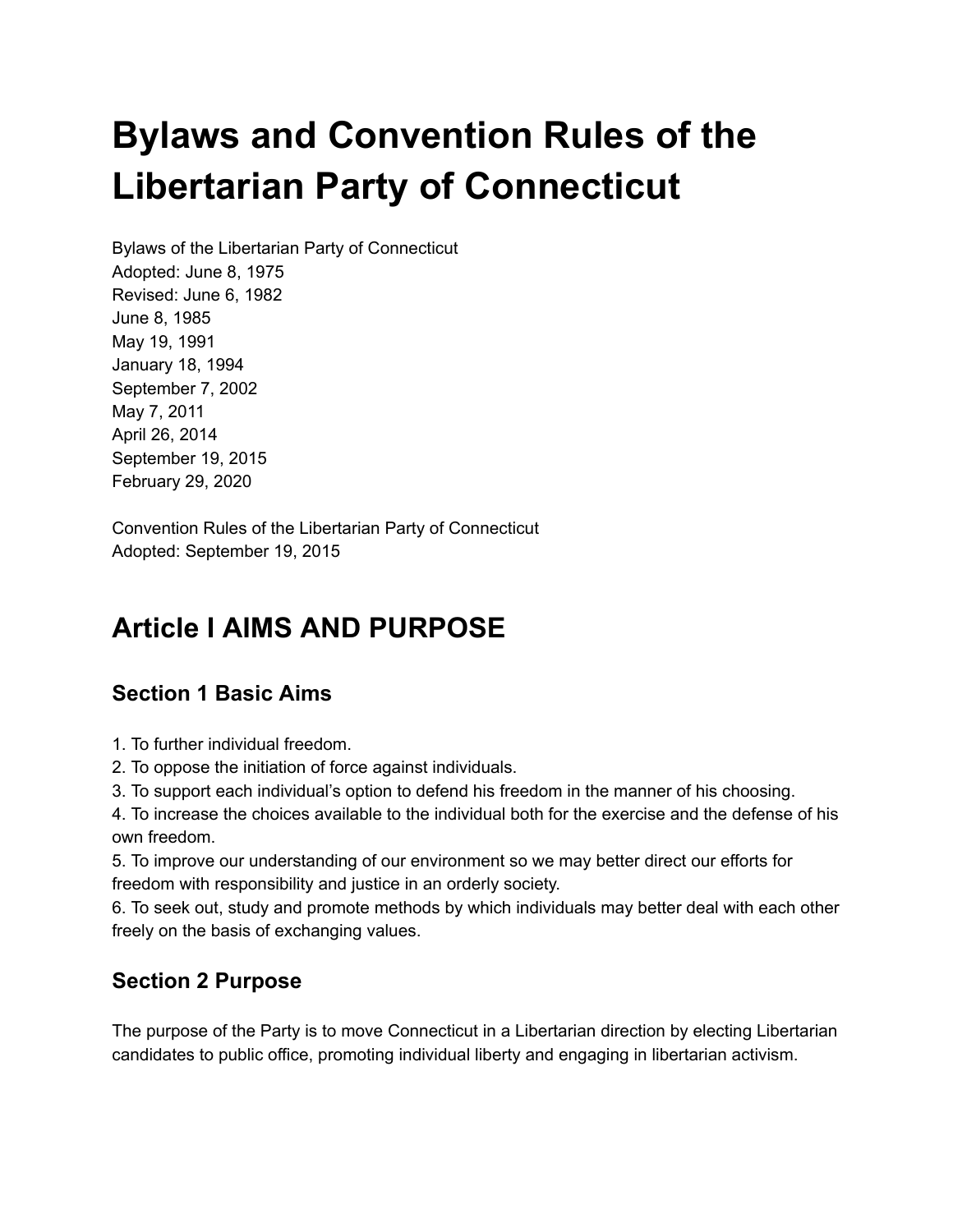# **Article II PARLIAMENTARY AUTHORITY**

The rules contained in the current edition of Robert's Rules of Order Newly Revised shall govern the Party in all cases to which they are applicable and in which they are not inconsistent with these bylaws, any relevant statutes, and any special rules of order the Party may adopt.

## **Article III MEMBERSHIP**

### **Section 1 Membership Categories**

There shall be two classes of membership, Regular Member and Associate Member. An individual may become an Associate Member of the Party by fulfilling the following requirements:

- 1. Making application
- 2. Agreement with the Aims and Purpose of Article I

3. Signing the following statement "I hereby certify that I do not believe in or advocate the initiation of force to achieve political, social, or economic goals."

To be a Regular Member, an individual must also be a resident of the State of Connecticut and pay the appropriate dues.

#### **Section 2 Dues**

Each Member shall be subject to biennial dues as established by a two -thirds vote of the State Central Committee.

#### **Section 3 Categories of Membership**

Each Regular Member shall be eligible to serve as a State Central Committee Member or as a Judicial Committee Member, and have all rights of Associate Membership. Categories of Members for dues purposes shall be established or modified by a two- thirds vote of the State Central Committee. Each Associate Member shall be eligible to be appointed to committees or to join and represent ad hoc committees or organizations, and to be appointed as a Delegate to the LP National Convention.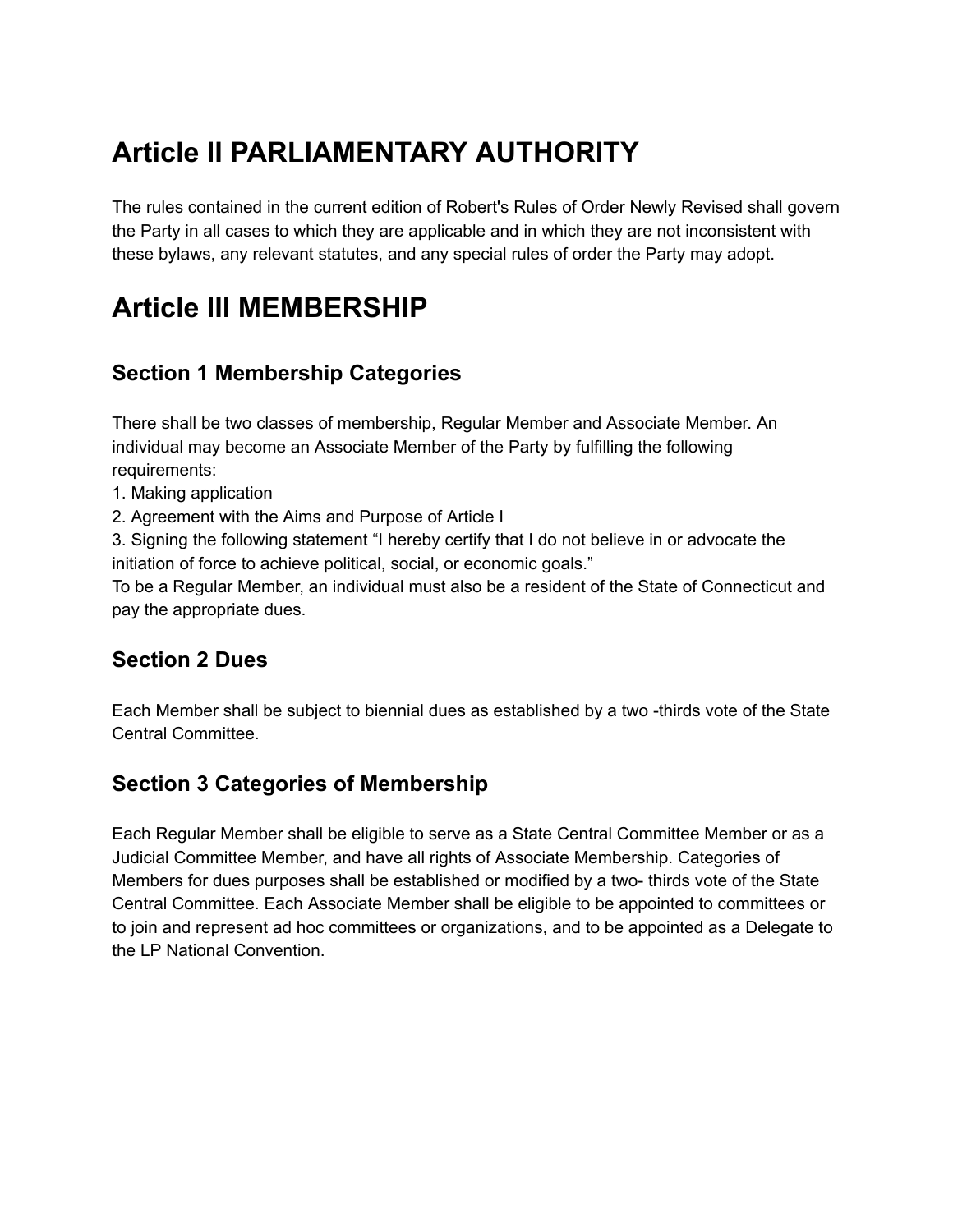#### **Section 4 Resignation and Suspension**

1. Any Regular Member or Associate Member may resign at any time providing he has delivered any Party property in his possession to an officer of the Party.

2. The State Central Committee may suspend a Member for failure to maintain all of the qualifications of membership by a vote of two thirds of the full committee.

3. Notification of suspension shall be delivered to the suspended member who shall then have fifteen days to appeal to the Secretary. If no appeal is filed the membership shall be terminated. 4. Appeal of suspension shall be delivered by the Secretary to the Judicial Committee who shall hold a hearing concerning the suspension. Following the hearing, the Judicial Committee shall rule to either terminate or to continue the member in good standing, but, until the ruling to terminate is delivered to the Secretary, the member shall continue as a member of the Party.

### **Section 5 Roster**

A roster of members and their classes and categories shall be maintained by the Secretary. The official roster shall be published containing only those member's names who have given their written consent to be included.

#### **Section 6 Derivative Membership**

Membership in the party shall not serve to automatically enroll anyone in any other group including the national Libertarian Party without his prior and continuing consent as well as the consent of that group.

### **Section 7 Party Property**

All work done under the auspices of the LPCT, whether or not making use of Party resources and materials, becomes the property of the LPCT and must be surrendered upon resignation, suspension, or termination, although the Party may, at the discretion of the SCC, transfer said ownership at any time.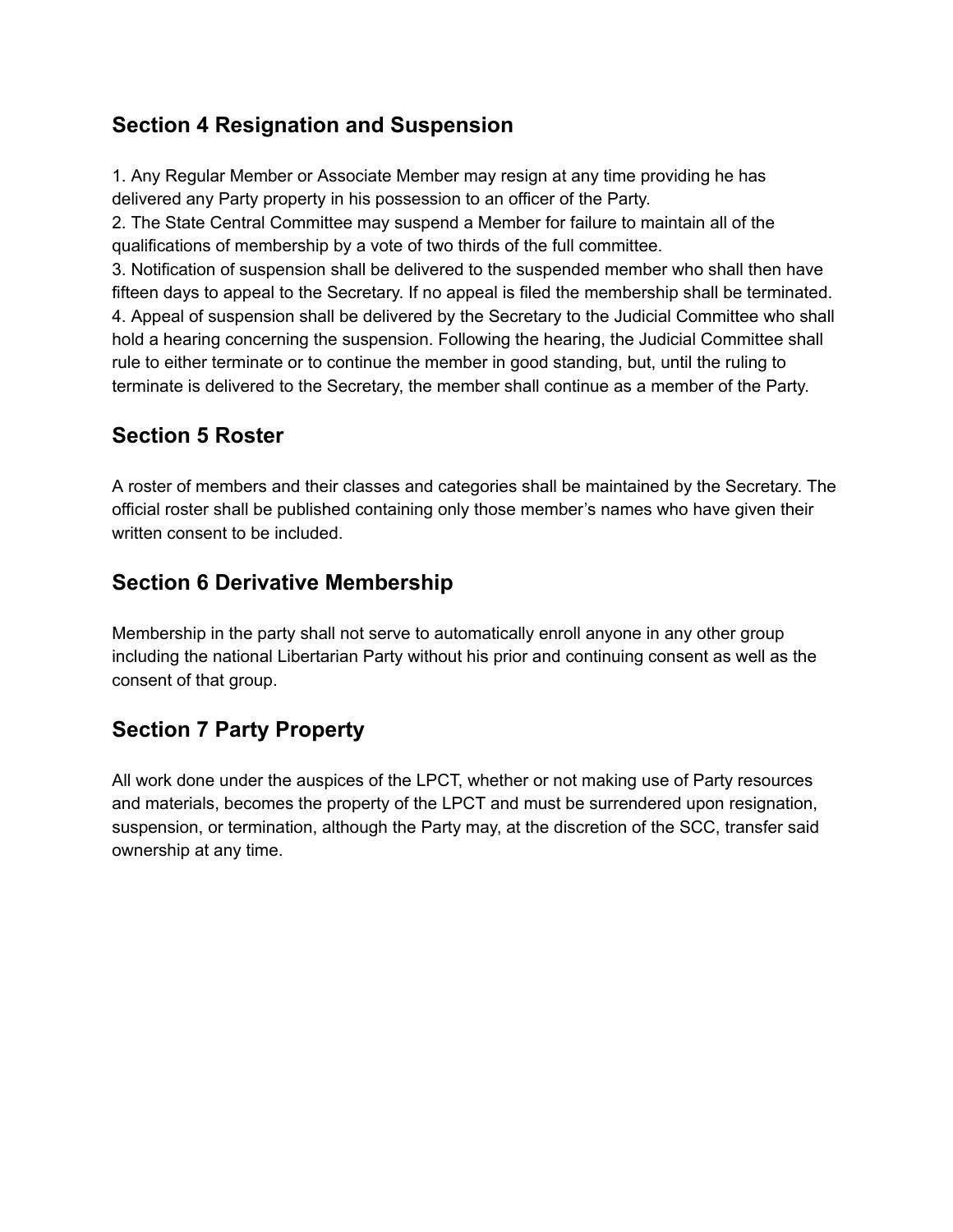# **Article IV ORGANIZATION**

### **Section 1 State Central committee**

The State Central Committee shall be vested with the management of the affairs of the Party. It shall:

- 1. Establish rules for its own operation.
- 2. Meet at least quarterly (every 3 months).
- 3. Select officers biennially and be empowered to terminate any officer for cause.
- 4. Administer the affairs of the Party.
- 5. Establish committees or recognize an existing group as a committee for particular purposes.
- 6. Recognize and cooperate with Libertarian ad hoc organizations.
- 7. Accept resignations, select successors and fill any vacancies in offices or committees, and the State Central Committee.
- 8. Select delegates to any convention or meeting unless a Party Convention or Special Party Meeting makes such selection.

### **Section 2 Officers**

The Officers of the Party shall be a Chairman, Vice Chairman, Secretary, and Treasurer, except that the State Central Committee may divide the responsibilities of any office and adjust the titles accordingly. Officers shall be selected by the newly formed SCC at each convention. The term of office shall begin at the close of the Biennial Convention and run until the close of the next Biennial Convention, or until their successors are elected. Any vacancies between conventions may be filled by the SCC, except that in the case of termination of the Chair, the Vice -Chairman shall be immediately vested in this office, to be reviewed by the SCC at the next regular SCC meeting. Should the Chairman be terminated, and no Vice Chairman is currently serving, this office will devolve next to the Secretary, then Treasurer, then other SCC members by seniority, until reviewed at the next SCC meeting. Unless the SCC acts to change them, the basic responsibilities of office shall be:

- 1. Chairman: To preside over all party business and to represent the Party in all public appearances, unless delegated by the Chairman or the SCC to another individual.
- 2. Vice -Chairman: To assist in the duties of the Chairman, and to perform those duties in the absence of the Chairman, or when so instructed by the Chairman.
- 3. Secretary: To maintain meeting minutes and provide those minutes as instructed, and to assist the Chairman by providing Parliamentary advice and guidance.
- 4. Treasurer: To maintain the finances and assets of the party and to make all required financial reports.
- 5. The SCC may, so long as the Party's other financial obligations and commitments are met, authorize compensation for the Treasurer and the Secretary per Connecticut Law.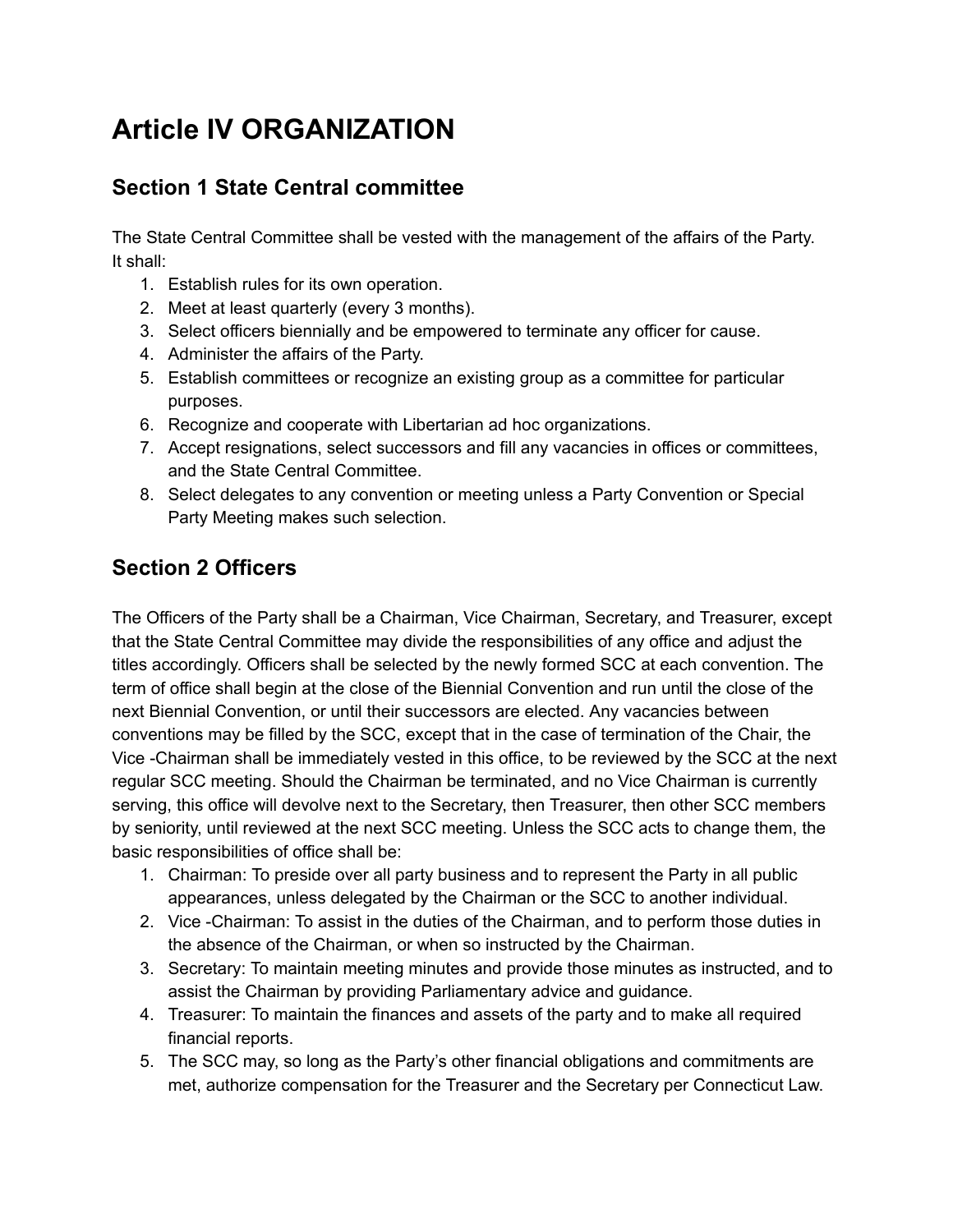### **Section 3 Judicial committee**

The Judicial Committee shall consist of 6 Members, with two chosen at each Biennial convention for a three year term. Members shall not also be members of the State Central Committee or its committees but may serve on a Platform Committee or a Bylaws Committee. It shall establish rules for its own operation. It shall hold hearings and render decisions on any official action of the Party, officers, or a committee, whenever requested by three or more Members. The Judicial Committee formed under these Bylaws shall also act as the official Judicial Committee of local Town Committees unless a Town Committee has specific provisions otherwise in its Bylaws. If such action is found to be in conflict with any part of the Bylaws, such action shall be declared null and void. To stand for election to the Judicial Committee, a person must have been a Member of the LPCT for at least 6 years, and be a current member, or have been a member for at least 2 years and have been a member of the National LP or an LP affiliate in a different State or Country for at least 4 years, not counting any period of overlap.

### **Section 4 Committees**

Committees may be established for particular functions by either the State Central Committee or the Party at an Biennial Convention or Special Meeting. Such committees shall be answerable to the body which established it. All ad hoc committees, except those established by the By Laws, shall be automatically dissolved upon adjournment of the Biennial Convention unless specifically renewed. Standing Committees, including the

- 1. Strategy and Goals Committee,
- 2. IT Committee,
- 3. Finance Committee,
- 4. Legislative Research Committee,
- 5. Media Committee,

and any other committee created at Convention or Special Party by incorporation into these Bylaws shall not expire by way of Party Convention.

- 1. The Strategy and Goals Committee shall be tasked with formulating the political strategy of the Party
- 2. The IT Committee shall be tasked with running and maintaining Party information technology resources
- 3. The Legislative Research Committee shall be tasked with researching and developing legislative proposals to be advocated by the Party.
- 4. The Finance Committee shall be tasked with fundraising and cost controls necessary to Party Operation pursuant to these Bylaws
- 5. The Media Committee shall be the public relations arm of the Party.

### **Section 5 Ad Hoc Organizations**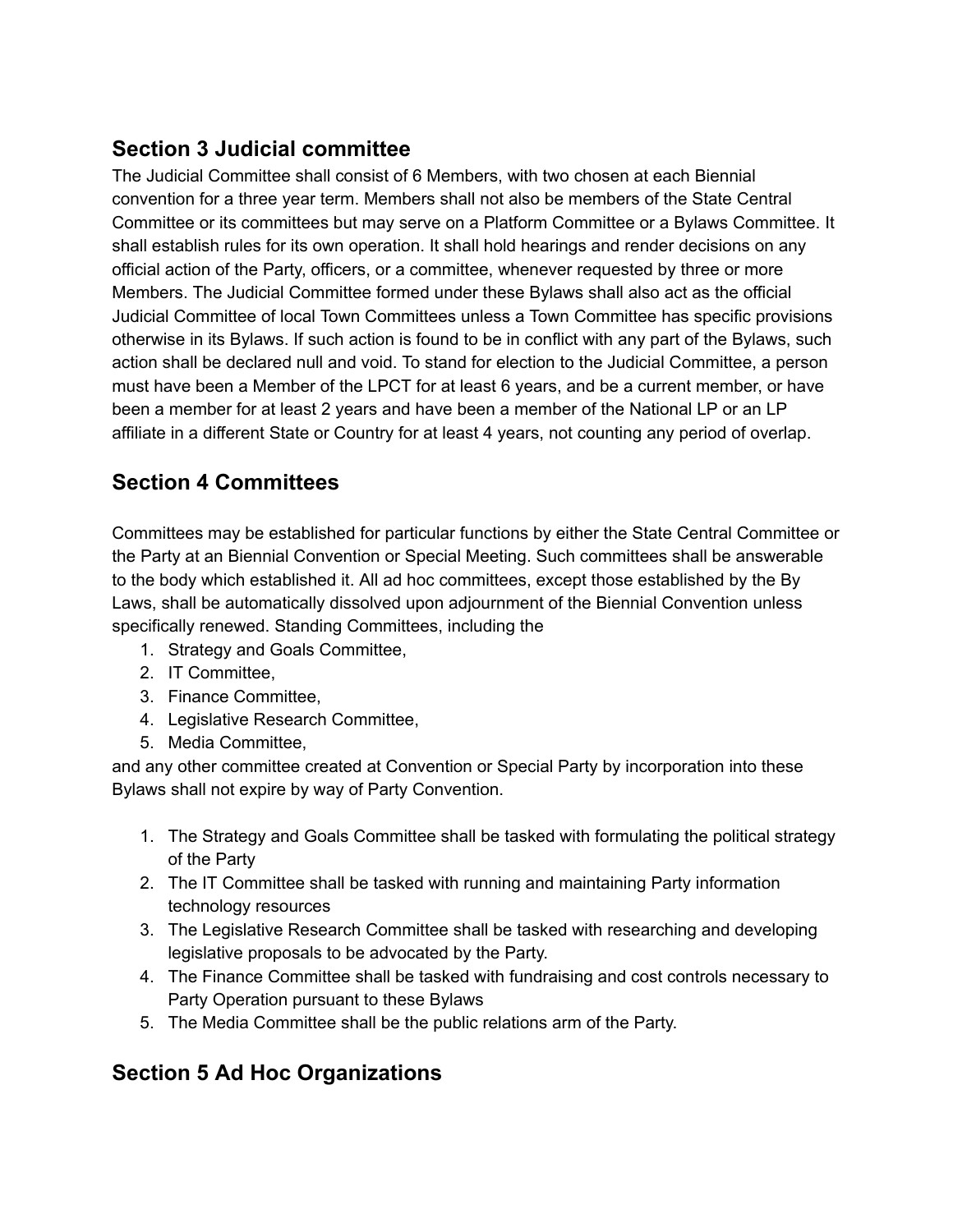Libertarian ad hoc organizations are recognized as a valuable function and may be organized on a regional basis or for any other purpose consistent with these By Laws providing there is full and free exchange of such ideas, discussions and projects with the State Central Committee. To receive mailings each organization shall appoint a person for liaison and register with the Secretary.

#### **Section 6 Spokesmen**

Spokesmen for the Party shall be designated by the State Central Committee with such limitations as deemed appropriate. Such designation shall in no way serve to limit any individual's or group's freedom of expression providing they properly identify themselves and do not imply Party endorsement.

#### **Section 7 Representation**

Representation by any member on behalf of any other member shall be valid only if there is a written, signed agreement between them. Any member may represent the principles, ideas or concepts of Libertarianism from his own point of view, but shall not purport to represent any other person or group without the required consent of each and every person so represented. The selection of a member to perform an official function for the Party shall not serve to relieve him in any way from the requirements of this section.

### **Section 8 Campaigns**

Political campaigns may be operated under section 4 or 5 above, at the discretion of the candidates and the State Central Committee. It is intended that each candidate will organize, finance and operate his own campaign.

### **Section 9 Local, County, and Congressional Affiliates**

- 1. The State Central Committee shall approve Town, County, and Congressional District affiliates of the Libertarian Party of Connecticut.
- 2. Each County or Congressional District affiliate shall be:
	- a. Geographically, County or Congressional District
	- b. Must have a Chair and a Secretary
	- c. Must meet at least six times per year
	- d. Must have at least five members who are registered to vote as a Libertarian (plus any requirements it may impose per rules it adopts consistent with these Bylaws)
	- e. Adopt its own rules and bylaws (including those governing its own sub-organizations), to be transmitted to the SCC's Secretary.

Nothing in these bylaws shall prevent the SCC from approving multiple County Committees or geographical portions of a given County or overlapping Counties.

3. Each Town Affiliate shall have the same requirements of a County or Congressional District Affiliate, except that it shall be geographically restricted to the Town in which it operates.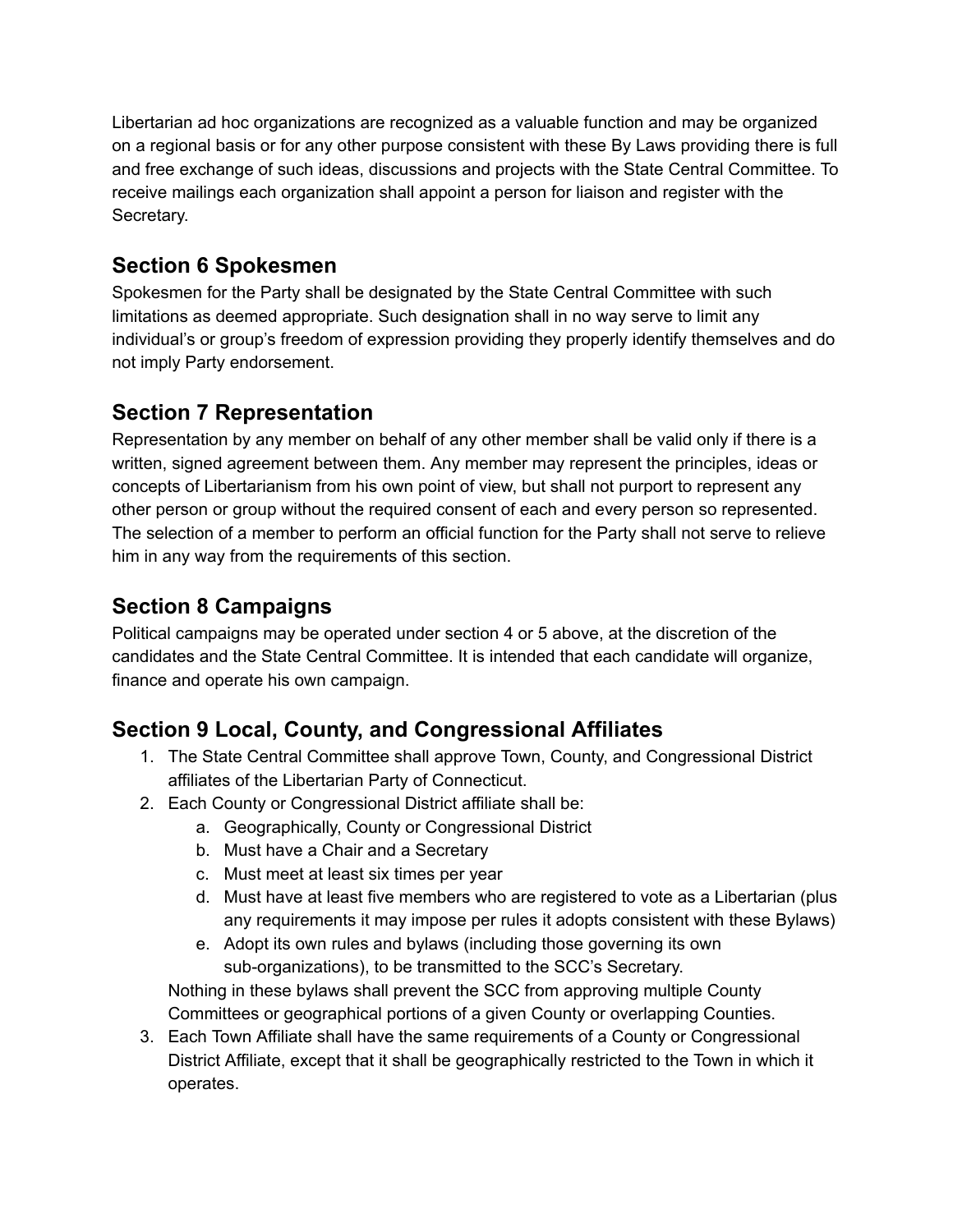- 4. A county or Congressional District Affiliate shall be entitled to one-fifth of new affiliate seats on the State Central Committee per Town Affiliate in operation for six months or longer, rounded down or up to the nearest whole number.
- 5. Mergers of County Affiliates into Congressional Affiliates or larger County Affiliates and divisions of Congressional Affiliates into County Affiliates must be approved by the State Central Committee.
- 6. For the first selections under these Bylaws the qualifying affiliates must select one representative to sit on the State Central Committee by September 1, 2020 and submit their selection to the sitting State Central Committee by that date. If a member of the State Central Committee who was selected as a representative by a County of Congressional Affiliate committee vacates his or her seat between Conventions, the vacancy shall be filled by the County or Congressional District affiliate from which that member came.
- 7. No member of any Town Committee Affiliate may be a member of any other Town Affiliate. No member of any County or Congressional District Affiliate shall be a member of any other County/Regional or Congressional District Affiliate. This section shall also mean that no member of a County/Regional Affiliate shall be a member of a Congressional District Affiliate.

# **Article V SELECTIONS**

### **Section 1 State Central Committee**

- 1. The State Central Committee, except for Affiliate seats, shall be selected at the Biennial Convention. The State Central Committee members must be current Regular Members of the Libertarian Party, and have been such for a minimum of one year continuously prior to the date of the Convention. The Convention shall vote to establish the number of seats to be filled on the Committee, up to nine At Large Seats, except for the Affiliate Seats established pursuant to these Bylaws. The Convention Rules may authorize specified forms of preferential voting, and a mechanism through which, if no candidate receives a majority, the candidate receiving the fewest votes is removed from consideration. Any member of the State Central Committee who is absent for 3 consecutive meetings is automatically removed as a member of the State Central Committee.
- 2. If the total number of seats on the State Central Committee shall reach fifty (50) by reason of the number of Affiliate Seats growing in addition to the number of At Large Seats set at a Convention, then the State Central Committee shall be selected, at the following Convention, by party members who are registered Libertarians by State Senate District, with each Senate District being entitled to two (2) seats on the State Central Committee. In the event that there is a County or Congressional Affiliate in a State Senate District that has no State Senate District organization, that Affiliate will be entitled to its proportional share of State Central Committee seats from that District.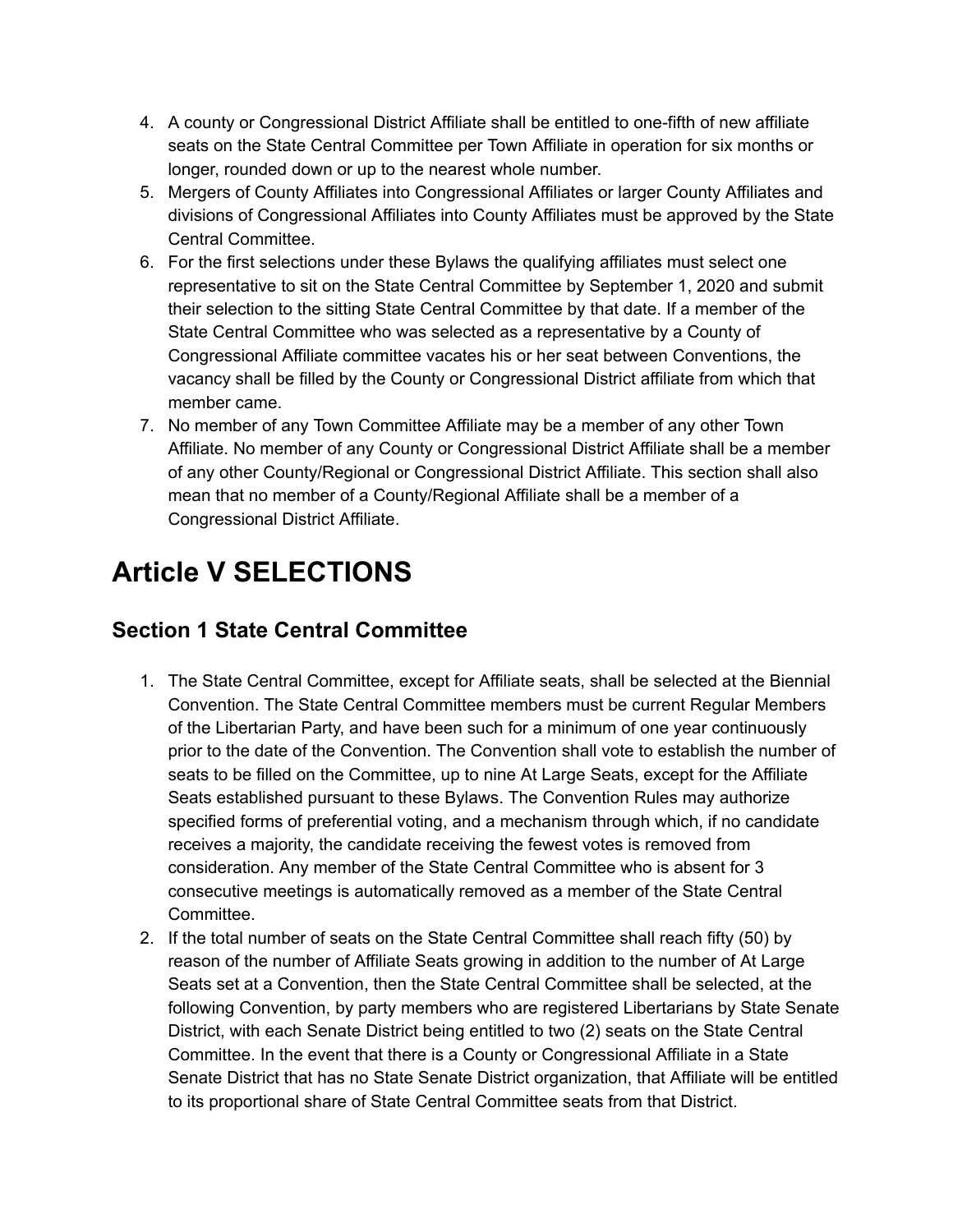#### **Section 2 Officers**

Officers shall be selected by the State Central Committee from amongst its membership, during each Biennial Convention, and shall take office at the close of the Biennial Convention. If there is more than one nominee for each office, the selection shall be made on a graded system in which each Committeeman rates each nominee for his ability in that office on a scale of 0 to 10. The nominee receiving the highest total tally shall be declared selected, subject to any further requirements established by the Committee in its Rules.

#### **Section 3 Judicial Committee**

The Judicial Committee members shall be selected at the Biennial Convention to fill any vacancies.

#### **Section 4 Committees**

Committees shall have members selected by the body which established the committee in accordance with that body's rules.

#### **Section 5 Ad Hoc Organizations**

Ad hoc organizations shall select their members according to such rules as they may establish.

#### **Section 6 Eligibility Requirements**

No one shall serve as a member of the State Central Committee, an officer of the Libertarian Party of Connecticut, or an officer of a local affiliate unless he or she is registered to vote as a Libertarian in the State of Connecticut.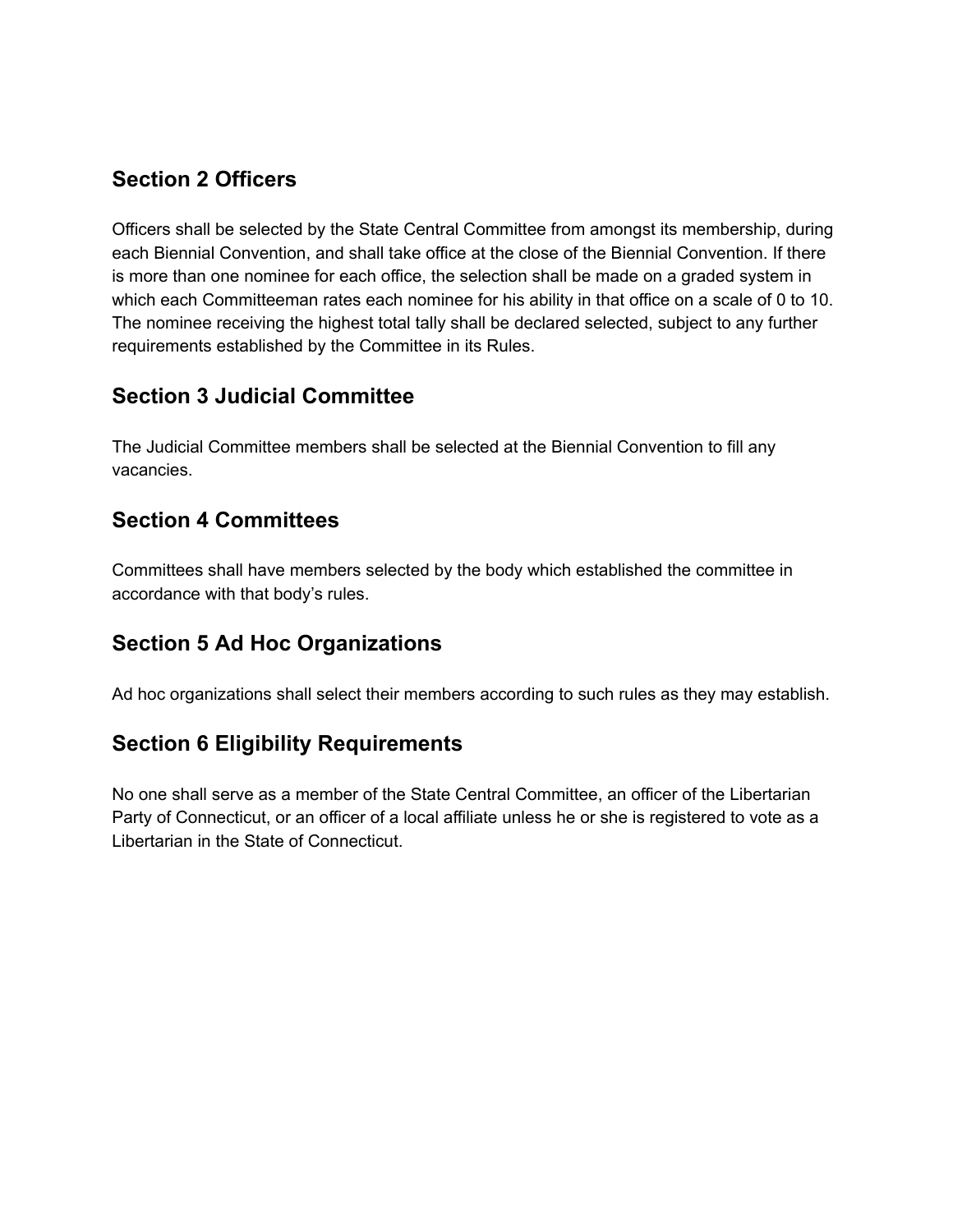#### **Section 7 Executive Committee**

- 1. The Ex Comm shall consist of the Chair, Vice Chair, Secretary, Treasurer, and one at large member.
- 2. At the convention, the SCC will vote on the one at-large member, though officers will not participate in that vote. Upon resignation, disqualification, or other event where at-large member drops from the SCC, the SCC will vote to appoint a new at large member at their next meeting.
- 3. The Ex Comm shall have authority limited to:
	- a. Non-financial decisions requiring an SCC vote when insufficient time exists to warn of an SCC meeting to attend to those decisions,
	- b. Financial decisions up to an amount of \$200 in the interim,
	- c. Temporary retention of counsel as required subject to final approval by the SCC at its next meeting,
	- d. And decisions referred to the Ex Comm by the SCC as a whole by a two-thirds majority of those voting.

# **Article VI MEETINGS**

### **Section 1 Conventions**

Biennial Conventions shall be called by the State Central Committee. Special Party Meetings may be called by the Chairman, the State Central Committee or by 10% of the Members. Such Special Party Meetings may undertake any function authorized for conventions under the provisions of these By Laws.

### **Section 2 State Central Committee**

State Central Committee meetings shall be held on a regular basis with all Members advised of the time, place, and agenda. SCC meetings may be conducted in any manner chosen by the SCC, to include physical meetings, telephone conferences, and online formats. It is the responsibility of the presiding officer to ensure that a quorum is present, and to sufficiently ensure the identity of each participant. It is prefered that, when a physical meeting is held, arrangements be made to allow participation by non-SCC members via distance methods. The Convention Rules may authorize the appointment of a committee to approve Convention minutes.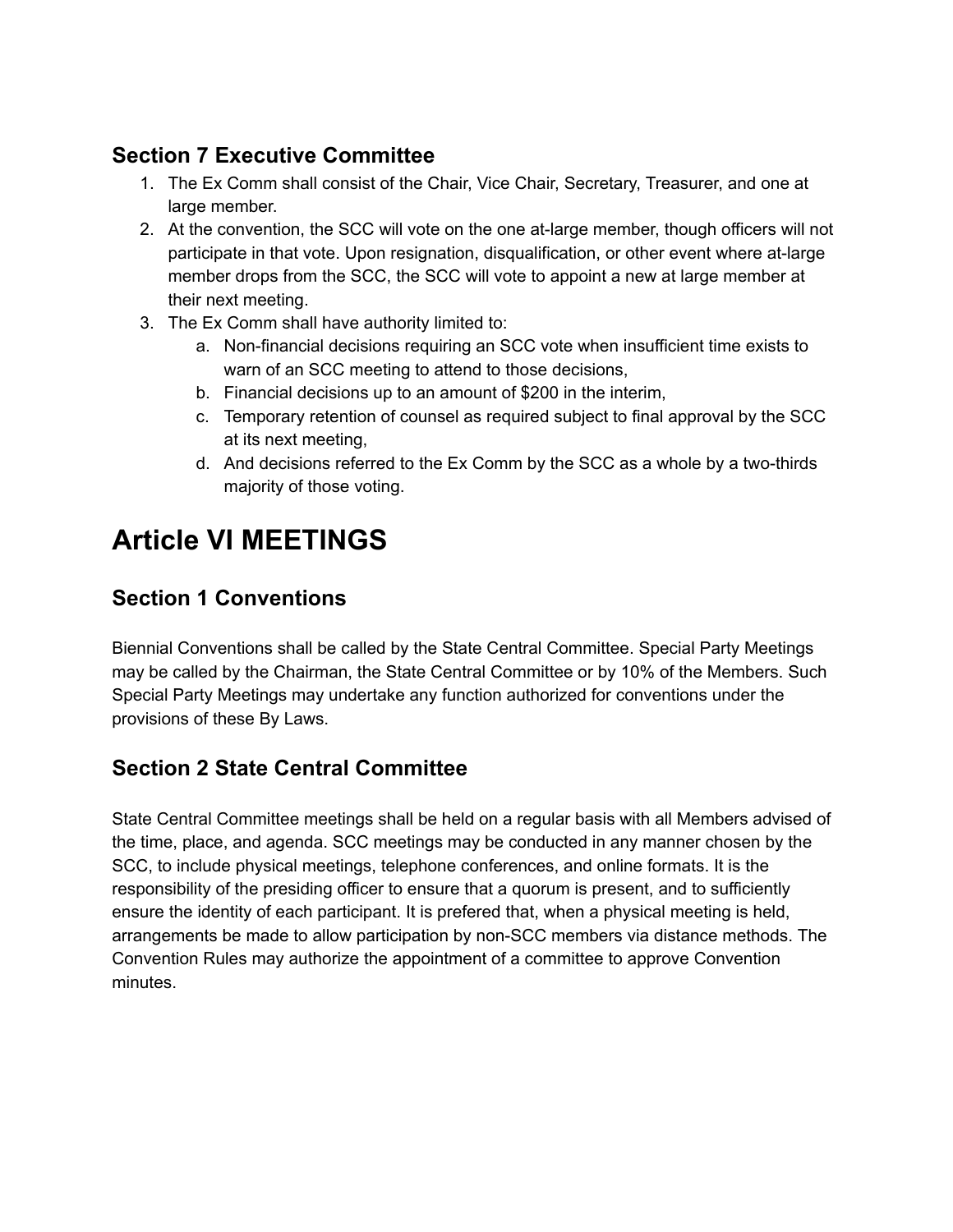#### **Section 3 Notice**

Notice of all meetings shall be posted on the LPCT website or provided to each Member at least two weeks prior to the meeting except that notice of Conventions and Special Party Meetings shall be provided to each member at least thirty days in advance. No commitments shall be made on any matter not specifically included in the notice. The SCC will determine the method of notification.

#### **Section 4 Attendance Records**

The Secretary shall maintain a record of attendance of all meetings.

#### **Section 5 Nominations**

During the nominating process self nominations shall take precedence and seconding is not required.

#### **Section 6 Observers**

Observers (non members) may attend any Party Meeting or convention, but they may participate in discussions only if requested of the chair in advance and with the permission of the members present. Observers may be excluded from any committee meetings if one third of its members so votes.

#### **Section 7 Quorums**

A quorum for the State Central Committee shall be one half of its membership, not counting vacancies. A quorum for a Party Convention or Special Party Meeting shall be one half the delegates, including those represented by proxy, or  $\frac{2}{3}$  the delegates present at the opening of the Convention, whichever is greater. A quorum for the Judicial Committee shall be two thirds of its membership.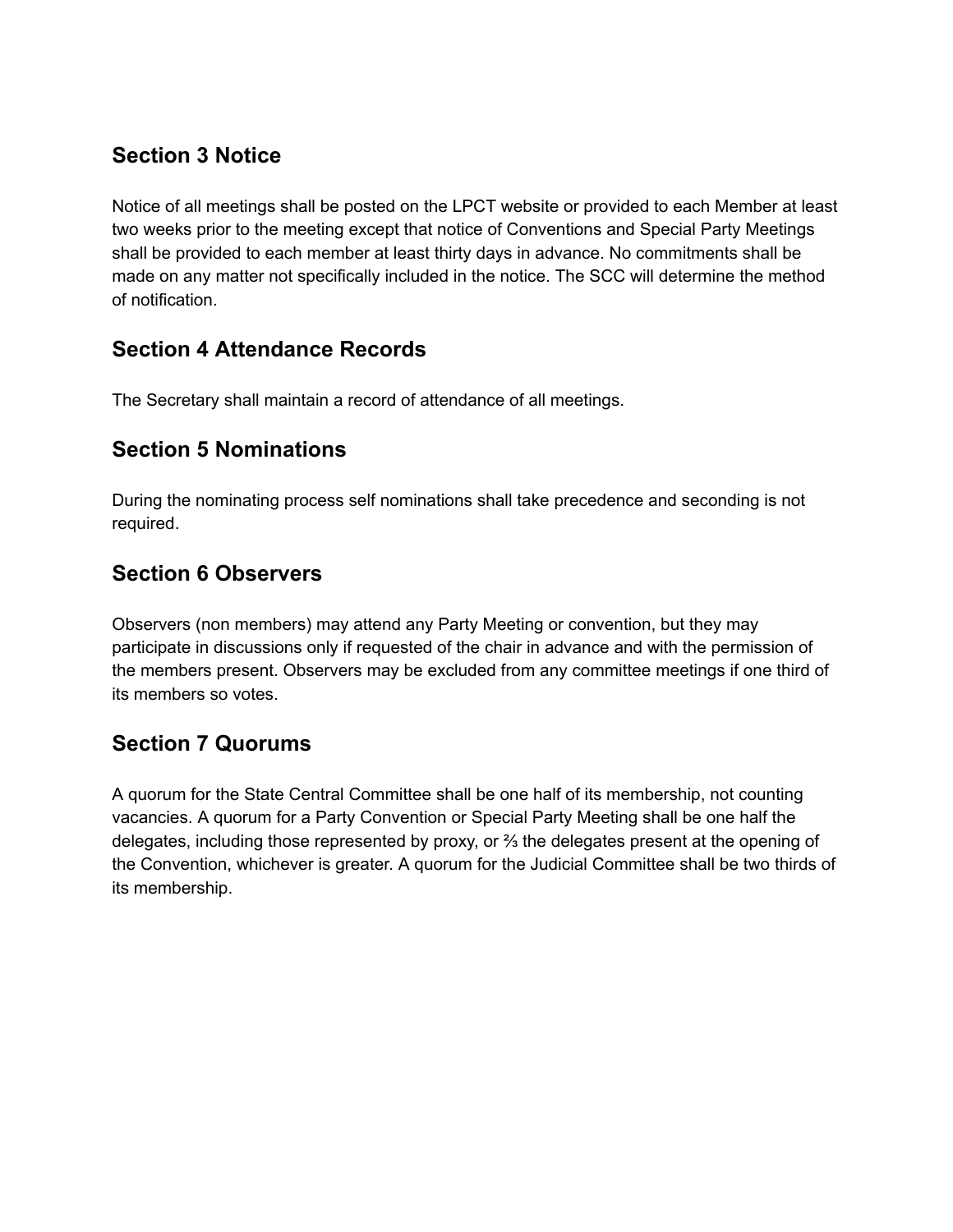# **Article VII ELECTRONIC MAIL BALLOTS**

The State Central Committee may transact business by electronic mail. The chair or secretary shall send out electronic mail ballots on any question submitted by the chair or co-sponsored by at least 1/5 of the members of the State Central Committee. The period for voting on a question shall remain open for 48 hours by electronic mail to the entire board or committee, and the time to vote may be extended for 24 hour increments at the discretion of the Chair to facilitate votes not yet cast or necessary discussion or debate on the question. If the Chair has not yet voted at the time of the closing of an email ballot, the Chair shall have the opportunity to vote if said vote might be decisive. The outcome of each motion shall be announced promptly and recorded in the minutes of the next meeting, and displayed, with each member's vote identified, on the LPCT website. The number of votes required for passage of any motion shall be the same as that required during a meeting. Motions dispensed through electronic mail ballots satisfy the requirement of giving previous notice.

# **Article VIII FINANCES**

#### **Section 1 Dues**

Biennial dues will be applied to the operation of general Party administration expenses at the discretion of the State Central Committee.

#### **Section 2 Activities**

Each Committee, Ad hoc organization or Campaign shall be responsible for financing its own operation.

#### **Section 3 Notices**

Notice of Special Party meetings shall be financed by the treasury only if requested by the Chairman, the State Central Committee or by 20% of the membership. If such meeting is requested by less than 20% of the Members, they shall finance the mailing themselves.

#### **Section 4 Authorization**

Appropriations and other financial transactions shall be in accordance with the rules established by the State Central Committee.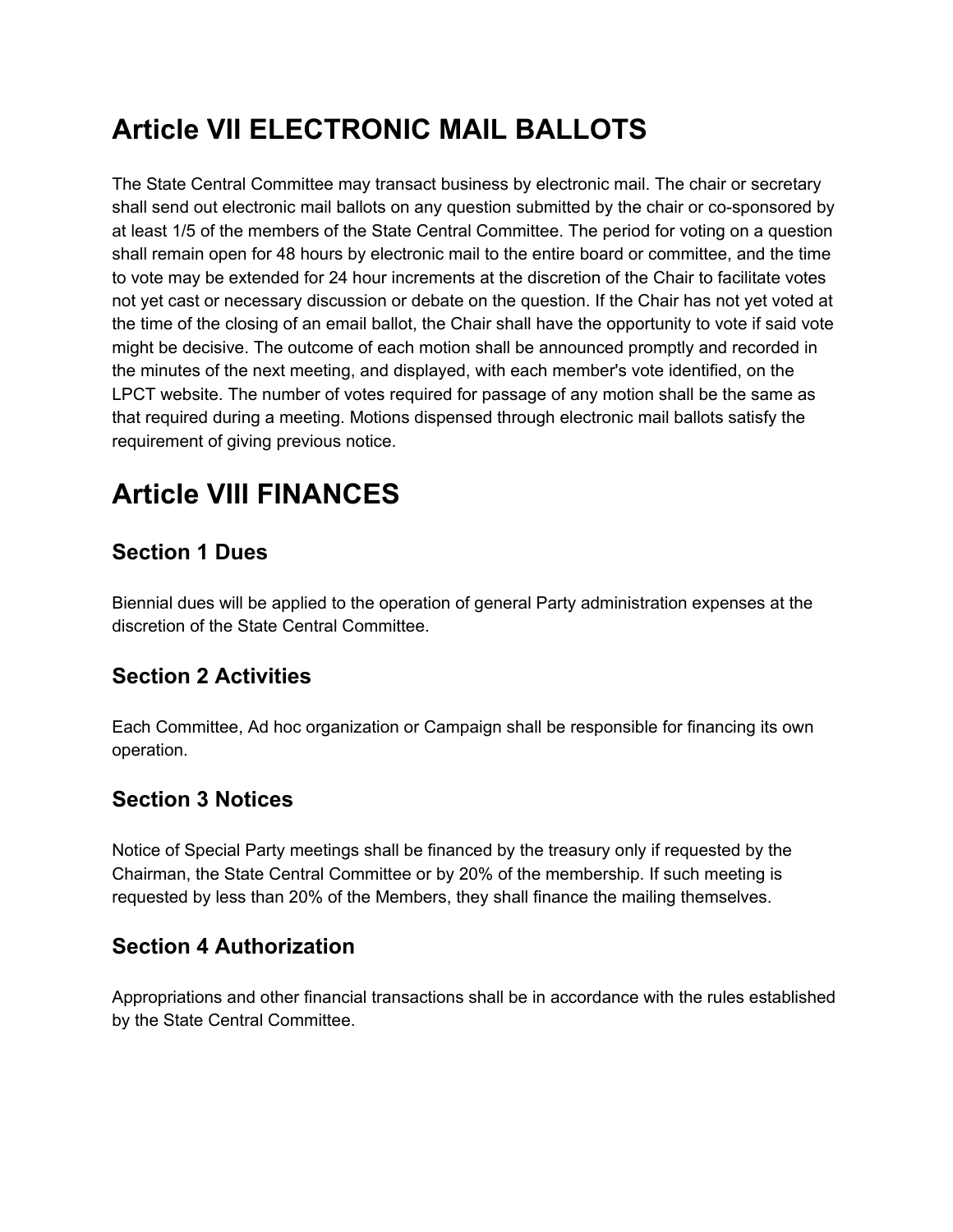# **Article IX STATE LAW**

At such time as the Party qualifies to be placed on the Connecticut ballot for all ballot positions without petitioning, or for major party status in the state of Connecticut, the by laws shall be reviewed for conformity with the provisions of election laws. To carry this out, a bylaws committee shall be formed by the SCC, and a Special Special Party Meeting shall be held. This meeting will conform to all the rules governing Special Party Meetings, except that in order to be a delegate to the Special Special Party Meeting, a person must have been a member of the LPCT or of the national Libertarian Party for a minimum of one year, continuously, prior to the date of the meeting, and must have remained a member until the date of the meeting.

# **Article X SECESSION**

The Party may withdraw affiliation with the National Libertarian Party by resolution and by amending Article I, Section 2 of the By Laws, in accordance with Article XI Amendments

# **Article XI DISSOLUTION**

The Party may dissolve itself upon unanimous recommendation of the State Central Committee and a three quarter vote to dissolve at a Convention or Special Party Meeting. In the event of the approval of a dissolution, the State Central Committee shall wind up the affairs of the party and shall distribute all of the assets to other organizations which uphold the principles upon which this Party is formed.

# **Article XII AMENDMENTS**

The Bylaws may be amended at a convention by a vote of  $\frac{2}{3}$  of the delegates in session upon recommendation by the SCC or a special committee created for the purpose at a previous convention or special meeting, or by a motion from the floor, except that it shall take unanimous consent to change Article I, Section 1, Basic Aims. In the event that the national Libertarian Party should change their "Principles," such change must be ratified by the SCC or the delegates in convention to be effective.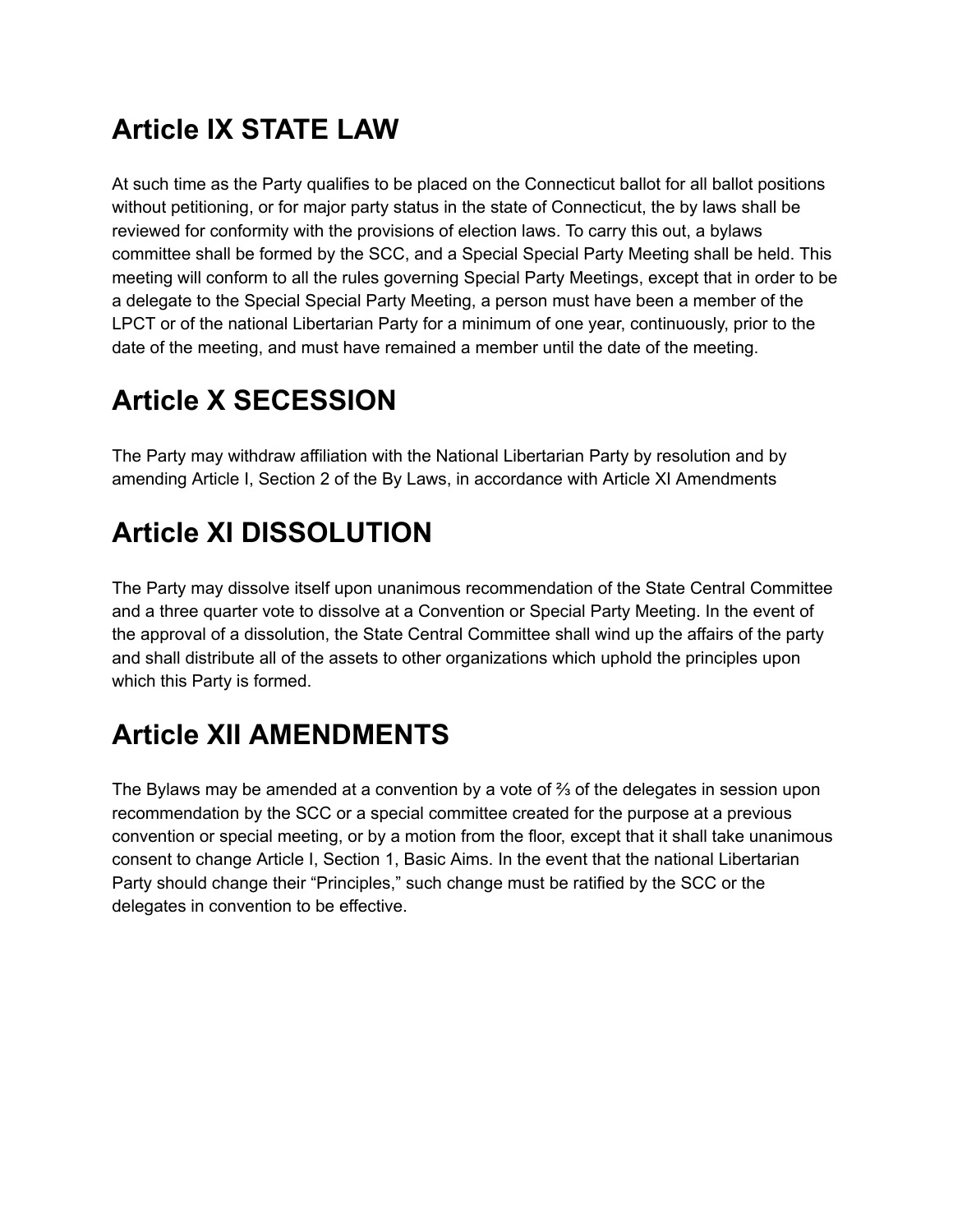# **CONVENTION RULES**

### **Section 1 Offices**

The incumbent Party Chairman and Secretary shall be chairman and secretary respectively of the Convention.

### **Section 2 Agenda**

The proposed agenda shall be established by the State Central Committee and included in the notification of the convention. It shall consist of at least the following:

- 1. Reading or Distribution of Approved Minutes of Previous Convention
- 2. Treasurer's Report
- 3. Determination of the number of seats on the State Central Committee to be filled.
- 4. Selection of State Central Committee members.
- 5. Selection of Judicial Committee members (2 for a 3 year term plus any vacancies to be filled).

### **Section 3 Delegates**

Only delegates may vote on convention business. To be a delegate, a person must have been a Regular Member continuously from 30 days prior to the state of the convention until the day the convention finishes. If a person's Regular Membership expires during the convention, then that person will lose their delegate status. A person must further register with the Secretary of the Convention as a delegate, either in advance or at the convention, and must pay any fee as the SCC shall establish.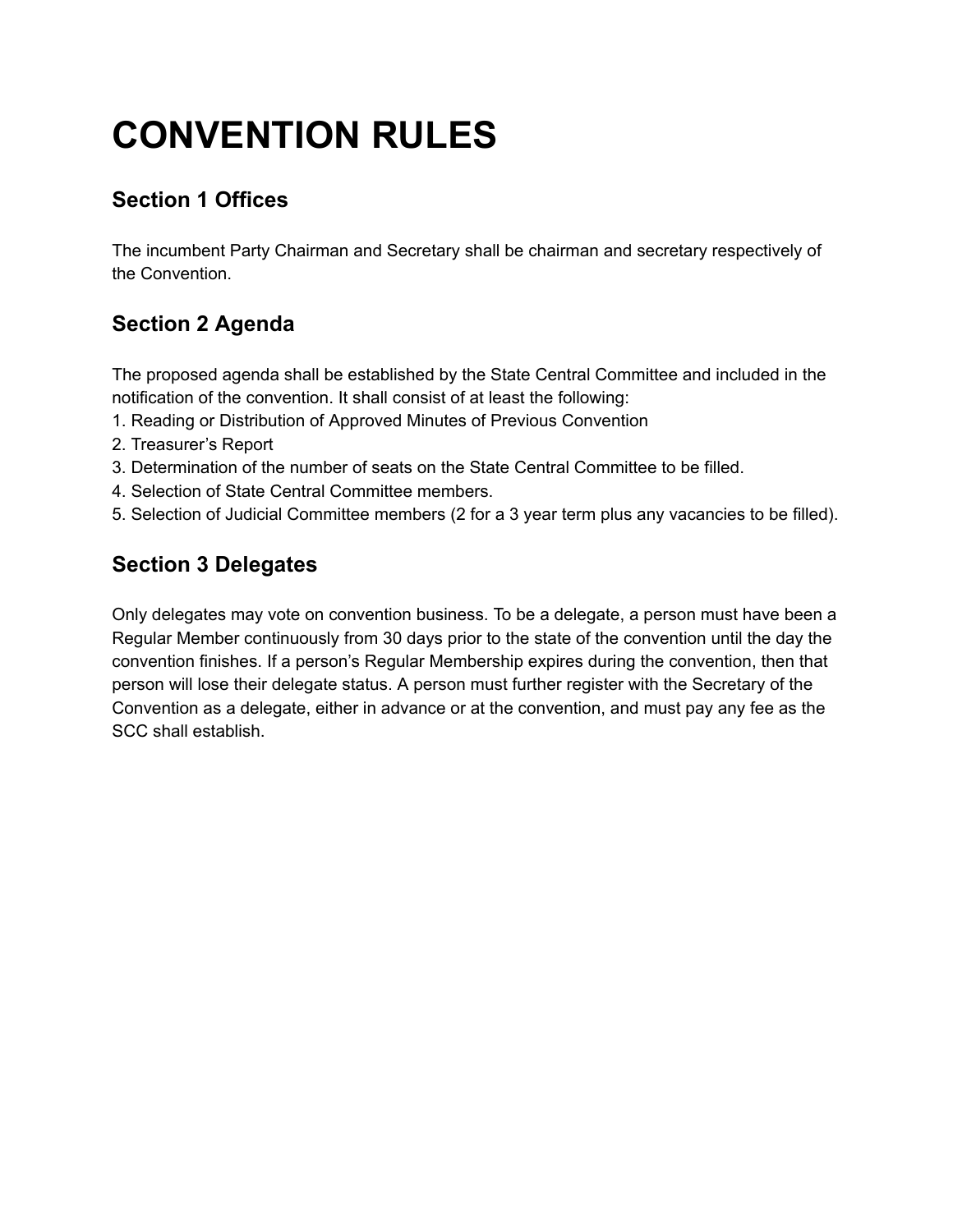#### **Section 4 Voting**

Nominations for the State Central Committee and the Judicial Committee shall be from the floor. The election shall be conducted in the following manner: a. Each delegate may cast a ballot with a vote for either none-of-the-above or one vote per candidate for any number of candidates. Every ballot with a vote for none-of-the-above or one or more candidates is counted as one ballot cast. A vote for none-of-the-above shall be ignored if the ballot also includes a vote for any other candidate. The top candidates receiving a majority vote of the ballots cast, up to the number of seats designated to be filled, shall be elected. Tie votes affecting the outcome shall be decided by lot. In the event that this procedure does not elect sufficient members to fill the number of seats designated to be filled, the candidate receiving the fewest votes, and all elected candidates, shall be removed from consideration and another round of balloting held to fill the remaining seats, until all seats designated to be filled have been elected. b. Nominations for each candidate may be made by any delegate present on the floor, provided he or she has the candidate's permission. Nominating speeches shall be limited to 5 minutes, split in any manner between the delegate nominating the candidate, the candidate, and any additional speakers desired by the candidate.

#### **Section 5 Amendments**

The By Laws may be amended one section at a time in accordance with the requirements of Article XI: Amendments.

#### **Section 6 Platform**

The Platform may be amended at a convention by a  $\frac{2}{3}$  vote upon recommendation from the SCC or a special committee established for this purpose, or by motion from the floor. Any proposals except those from the floor will be considered one plank at a time and will receive an up down vote, with amendments considered only if the initial up down vote fails.

#### **Section 7 Challenges**

Any action of the Convention may be challenged in writing during the Convention as being in conflict with the By Laws. Such challenge shall be signed by the challenging delegates and delivered to the Secretary who will refer it to the Judicial Committee for a decision. If the challenge is upheld the challenged action shall be null and void, but can be reinstated by a three fourths vote of the Convention.